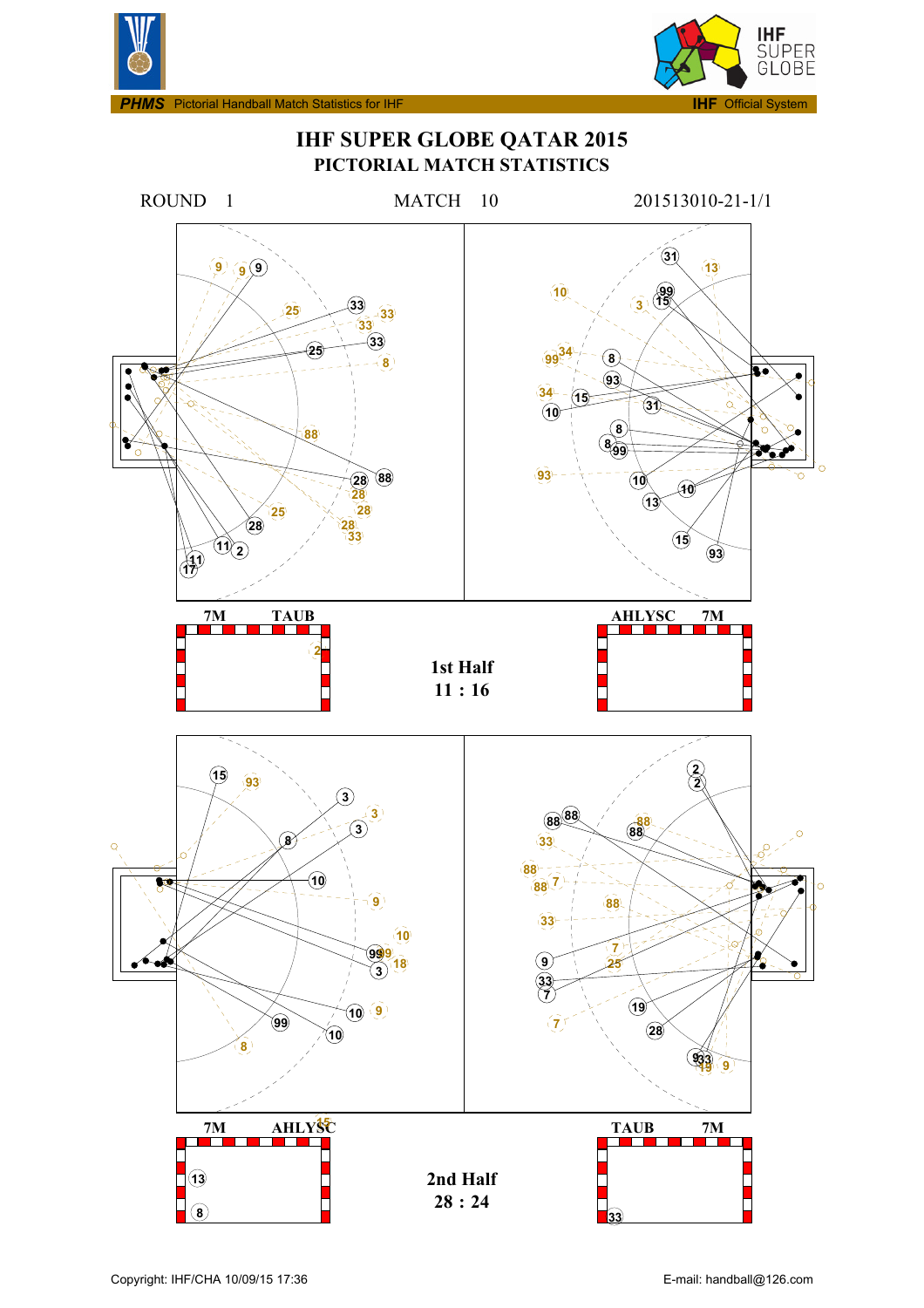



**PHMS** Pictorial Handball Match Statistics **INF** Official System

# **IHF SUPER GLOBE QATAR 2015**

INDV/TEAM MATCH STATISTICS

| <b>MEN</b> | <b>OFFICIAL</b><br><b>HANDBALL</b> |               | PLACE 5-6<br>ROUND <sub>1</sub> |              |              |              | <b>GROUP</b><br><b>MATCH</b> | X<br>10                |              |              |                 |                         |                |                  | 201513010-14-1/2<br>10/09/2015 16:00 | Duhail   |
|------------|------------------------------------|---------------|---------------------------------|--------------|--------------|--------------|------------------------------|------------------------|--------------|--------------|-----------------|-------------------------|----------------|------------------|--------------------------------------|----------|
| No.        | Name                               | Field<br>Shot | Line<br>Shot                    | Wing<br>Shot | Fast<br>Brk. | Brk.<br>Thr. | Free<br>Thr.                 | 7 <sub>m</sub><br>Thr. | <b>Total</b> | Rate<br>$\%$ | ASST. ERR. WAR. |                         |                | 2'               | D+DR TIME                            |          |
|            | AL AHLY SPORTS CLUB(EGY)(AHLYSC)   |               |                                 |              |              |              |                              |                        |              |              |                 |                         |                |                  |                                      |          |
|            | (COURT PLAYER)                     |               |                                 |              |              |              |                              |                        |              |              |                 |                         |                |                  |                                      |          |
|            | 3 ABOUEBAID M.                     | 3/4           | 0/1                             |              |              |              |                              |                        | 3/5          | 60.0%        |                 | $\overline{2}$          |                |                  |                                      | 00:39:04 |
| 8          | <b>RAMADAN Mohamed</b>             |               | 3/3                             |              | 1/2          |              |                              | 1/1                    | 5/6          | 83.3%        | $\mathbf{1}$    | $\mathbf{2}$            | 1              | $\boldsymbol{2}$ |                                      | 00:40:22 |
| 9          | <b>ELBOGHDADY M.</b>               | 0/2           |                                 |              |              |              |                              |                        | 0/2          | 0.0%         | $\mathbf{1}$    | $\mathbf{1}$            |                |                  |                                      | 00:14:26 |
| 10         | <b>MOHAMED Ali</b>                 | 3/5           | 1/1                             |              |              | 2/2          |                              |                        | 6/8          | 75.0%        | 3               | $\mathbf{1}$            |                |                  |                                      | 00:36:46 |
| 11         | <b>HAMMAD Mahmoud</b>              |               |                                 |              |              |              |                              |                        |              | 0.0%         |                 |                         |                |                  |                                      | 00:05:48 |
| 13         | <b>OSMAN Karim</b>                 |               | 1/1                             | 0/1          |              |              |                              | 1/1                    | 2/3          | 66.7%        |                 |                         |                |                  |                                      | 00:22:13 |
| 15         | <b>AMER Mohamed</b>                |               |                                 | 1/1          | 1/1          | 2/2          |                              | 0/1                    | 4/5          | 80.0%        | $\overline{1}$  | $5\phantom{.0}$         |                |                  |                                      | 00:44:48 |
| 16         | <b>ISMAIL Elsayed</b>              |               |                                 |              |              |              |                              |                        |              | 0.0%         |                 |                         |                |                  |                                      | 00:04:44 |
| 18         | <b>HAFEZ Ahmed</b>                 | 0/1           |                                 |              |              |              |                              |                        | 0/1          | 0.0%         |                 | $\mathbf{1}$            |                |                  |                                      | 00:05:54 |
| 24         | <b>ELMASRY Ibrahim</b>             |               |                                 |              |              |              |                              |                        |              | 0.0%         |                 |                         | $\mathbf{1}$   | $\mathbf{2}$     |                                      | 00:26:35 |
| 31         | <b>ELWAKIL Omar</b>                |               |                                 |              | 2/2          |              |                              |                        | 2/2          | 100%         | $\mathbf{1}$    | $\mathbf{1}$            |                |                  |                                      | 00:31:55 |
| 33         | <b>ALI Mohamed</b>                 |               |                                 |              |              |              |                              |                        |              | 0.0%         |                 |                         |                |                  |                                      | 00:10:25 |
| 34         | <b>REZK Ahmed</b>                  | 0/2           |                                 |              |              |              |                              |                        | 0/2          | 0.0%         |                 | $\mathbf{1}$            |                |                  |                                      | 00:01:19 |
| 92         | <b>ALY Mohamed</b>                 |               |                                 |              |              |              |                              |                        |              | 0.0%         | $\mathbf{1}$    | 1                       |                |                  |                                      | 00:55:16 |
| 93         | <b>BECHIR Mostafa</b>              | 0/1           |                                 | 1/2          | 1/1          |              |                              |                        | 2/4          | 50.0%        |                 |                         |                |                  |                                      | 00:26:40 |
| 99         | ABOUELATA Mohamed                  | 1/3           | 2/2                             |              |              | 1/1          |                              |                        | 4/6          | 66.7%        | 3               | $\overline{\mathbf{c}}$ |                |                  |                                      | 00:45:13 |
|            | <b>Total</b>                       | 7/18          | 7/8                             | 2/4          | 5/6          | 5/5          |                              | 2/3                    | 28/44        | 63.6%        | 11              | 17                      | $\overline{2}$ | $\overline{4}$   |                                      |          |
|            | (GOALKEEPER)                       |               |                                 |              |              |              |                              |                        |              |              |                 |                         |                |                  |                                      |          |
| 16         | <b>ISMAIL Elsayed</b>              | 0/1           |                                 |              | 0/1          | 0/1          |                              |                        | 0/3          | 0.0%         |                 |                         |                |                  |                                      | 00:04:44 |
| 92         | <b>ALY Mohamed</b>                 | 8/16          | 3/4                             | 2/10         | 0/1          | 0/2          |                              | 1/2                    | 14/35        | 40.0%        | $\mathbf{1}$    | 1                       |                |                  |                                      | 00:55:16 |
|            |                                    |               |                                 |              |              |              |                              |                        |              |              |                 |                         |                |                  |                                      |          |
|            | <b>Total</b>                       | 8/17          | 3/4                             | 2/10         | 0/2          | 0/3          |                              | 1/2                    | 14/38        | 36.8%        | $\mathbf{1}$    | $\mathbf{1}$            |                |                  |                                      |          |

### **COURT PLAYER: GOALS/SHOTS GOALKEEPER: SAVED/SHOTS**

| <b>TEAM TOTALS</b> | <b>GOALS</b>   | <b>SAVED</b> | <b>MISSED</b> | <b>POST</b> | <b>BLOCKED</b> | <b>TOTAL</b> | $RATE(\%)$ |
|--------------------|----------------|--------------|---------------|-------------|----------------|--------------|------------|
| Field Shot         | 7              | 4            |               | 2           | 4              | 18           | 38.9%      |
| Line Shot          | $\overline{7}$ |              |               |             |                | 8            | 87.5%      |
| Wing Shot          | 2              |              |               |             |                | 4            | 50.0%      |
| <b>Fastbreak</b>   | 5              |              |               |             |                | 6            | 83.3%      |
| Breakthrough       | 5              |              |               |             |                | 5            | 100.0%     |
| <b>Free Throw</b>  |                |              |               |             |                |              | $0.0\%$    |
| 7M-Throw           | ົ              |              |               |             |                | 3            | 66.7%      |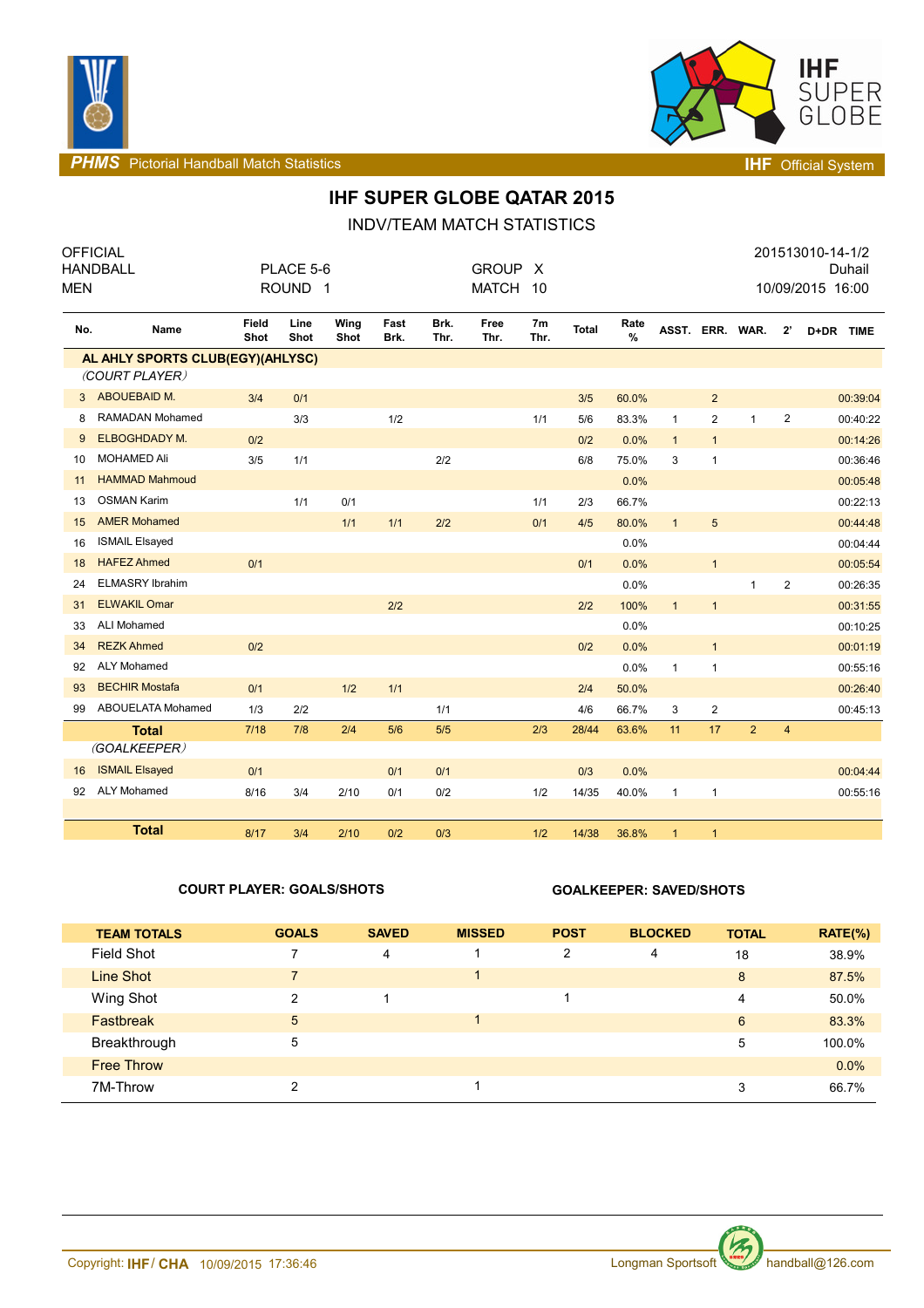



**PHMS** Pictorial Handball Match Statistics **Intervalse and Contract Contract Contract Contract Contract Contract Contract Contract Contract Contract Contract Contract Contract Contract Contract Contract Contract Contract C** 

## **IHF SUPER GLOBE QATAR 2015**

INDV/TEAM MATCH STATISTICS

| <b>OFFICIAL</b>                      |                        |               |                    |              |              |              |              |                        |              |           |                |                |                 |                | 201513010-14-2/2 |
|--------------------------------------|------------------------|---------------|--------------------|--------------|--------------|--------------|--------------|------------------------|--------------|-----------|----------------|----------------|-----------------|----------------|------------------|
|                                      | <b>HANDBALL</b>        |               | PLACE 5-6          |              |              |              | <b>GROUP</b> | $\mathsf{X}$           |              |           |                |                |                 |                | Duhail           |
| <b>MEN</b>                           |                        |               | ROUND <sub>1</sub> |              |              |              | <b>MATCH</b> | -10                    |              |           |                |                |                 |                | 10/09/2015 16:00 |
| No.                                  | Name                   | Field<br>Shot | Line<br>Shot       | Wing<br>Shot | Fast<br>Brk. | Brk.<br>Thr. | Free<br>Thr. | 7 <sub>m</sub><br>Thr. | <b>Total</b> | Rate<br>% |                |                | ASST. ERR. WAR. | $2^{\prime}$   | D+DR TIME        |
| <b>ESPORTE CLUBE TAUBATE(BRA)(TA</b> |                        |               |                    |              |              |              |              |                        |              |           |                |                |                 |                |                  |
|                                      | (COURT PLAYER)         |               |                    |              |              |              |              |                        |              |           |                |                |                 |                |                  |
| $\mathbf{1}$                         | <b>SANTOS Maik</b>     |               |                    |              |              |              |              |                        |              | 0.0%      |                |                |                 |                | 00:00:00         |
| 2                                    | <b>SOARES Andre</b>    |               |                    | 2/2          | 1/1          |              |              | 0/1                    | 3/4          | 75.0%     |                |                |                 |                | 00:28:47         |
| $\overline{7}$                       | <b>SILVA Andre</b>     | 1/3           | 0/1                |              |              |              |              |                        | 1/4          | 25.0%     | $\overline{2}$ | $\overline{2}$ | $\mathbf{1}$    |                | 00:44:17         |
| 8                                    | <b>BOMFIM Daniel</b>   | 0/1           |                    |              |              |              |              |                        | 0/1          | 0.0%      |                |                |                 |                | 00:08:19         |
| 9                                    | <b>CANDIDO Lucas</b>   | 1/1           |                    | 2/5          |              |              |              |                        | 3/6          | 50.0%     |                |                |                 |                | 00:51:06         |
| 11                                   | <b>ANDRADE Cleber</b>  |               |                    | 2/2          |              |              |              |                        | 2/2          | 100%      |                | $\mathbf{1}$   |                 |                | 00:29:21         |
| 14                                   | <b>BARROS Lucas</b>    |               |                    |              |              |              |              |                        |              | 0.0%      |                |                |                 | $\overline{2}$ | 00:24:20         |
| 17                                   | <b>RIBEIRO Andre</b>   |               |                    | 1/1          |              |              |              |                        | 1/1          | 100%      |                | $\mathbf{1}$   |                 |                | 00:17:32         |
| 18                                   | <b>SIMOES Paulo</b>    |               |                    |              |              |              |              |                        |              | 0.0%      |                |                |                 |                | 00:00:00         |
| 19                                   | LAGO Diego             |               |                    | 0/1          | 1/1          |              |              |                        | 1/2          | 50.0%     |                |                |                 |                | 00:08:51         |
| 20                                   | <b>SANTOS Thiago</b>   |               |                    |              |              |              |              |                        |              | 0.0%      |                |                |                 |                | 00:00:00         |
| 25                                   | TEIXEIRA V.            |               | 1/4                |              |              |              |              |                        | 1/4          | 25.0%     |                |                | 1               |                | 00:35:36         |
| 28                                   | <b>OLIVEIRA G.</b>     | 1/4           |                    |              |              | 2/2          |              |                        | 3/6          | 50.0%     | $\mathbf{1}$   |                |                 | $\mathbf{1}$   | 00:27:59         |
| 33                                   | PACHECO Fernando       | 3/8           |                    | 1/1          |              |              |              | 1/1                    | 5/10         | 50.0%     | 3              | 5              |                 |                | 00:46:29         |
| 81                                   | <b>NASCIMENTO Luiz</b> |               |                    |              |              |              |              |                        |              | 0.0%      |                |                |                 |                | 01:00:00         |
| 88                                   | SOARES Alan            | 3/5           | 0/1                |              | 0/1          | 1/2          |              |                        | 4/9          | 44.4%     | $\mathbf{1}$   | $\mathbf{1}$   | 1               | $\mathbf{1}$   | 00:29:54         |
|                                      | <b>Total</b>           | 9/22          | 1/6                | 8/12         | 2/3          | 3/4          |              | 1/2                    | 24/49        | 49.0%     | $\overline{7}$ | 10             | 3               | $\overline{4}$ |                  |
|                                      | (GOALKEEPER)           |               |                    |              |              |              |              |                        |              |           |                |                |                 |                |                  |
| 81                                   | <b>NASCIMENTO Luiz</b> | 4/11          | 0/7                | 1/3          | 0/5          | 0/5          |              | 0/2                    | 5/33         | 15.2%     |                |                |                 |                | 01:00:00         |
|                                      |                        |               |                    |              |              |              |              |                        |              |           |                |                |                 |                |                  |
|                                      |                        |               |                    |              |              |              |              |                        |              |           |                |                |                 |                |                  |
|                                      | <b>Total</b>           | 4/11          | 0/7                | 1/3          | 0/5          | 0/5          |              | 0/2                    | 5/33         | 15.2%     |                |                |                 |                |                  |

### **COURT PLAYER: GOALS/SHOTS GOALKEEPER: SAVED/SHOTS**

| <b>TEAM TOTALS</b> | <b>GOALS</b>         | <b>SAVED</b> | <b>MISSED</b> | <b>POST</b> | <b>BLOCKED</b> | <b>TOTAL</b> | $RATE(\%)$ |
|--------------------|----------------------|--------------|---------------|-------------|----------------|--------------|------------|
| <b>Field Shot</b>  | 9                    | 8            |               |             | 3              | 22           | 40.9%      |
| Line Shot          | $\blacktriangleleft$ | 3            |               |             |                | 6            | 16.7%      |
| Wing Shot          | 8                    | 2            |               |             |                | 12           | 66.7%      |
| Fastbreak          | $\overline{2}$       |              |               |             |                | 3            | 66.7%      |
| Breakthrough       | 3                    |              |               |             |                | 4            | 75.0%      |
| <b>Free Throw</b>  |                      |              |               |             |                |              | 0.0%       |
| 7M-Throw           |                      |              |               |             |                | 2            | 50.0%      |